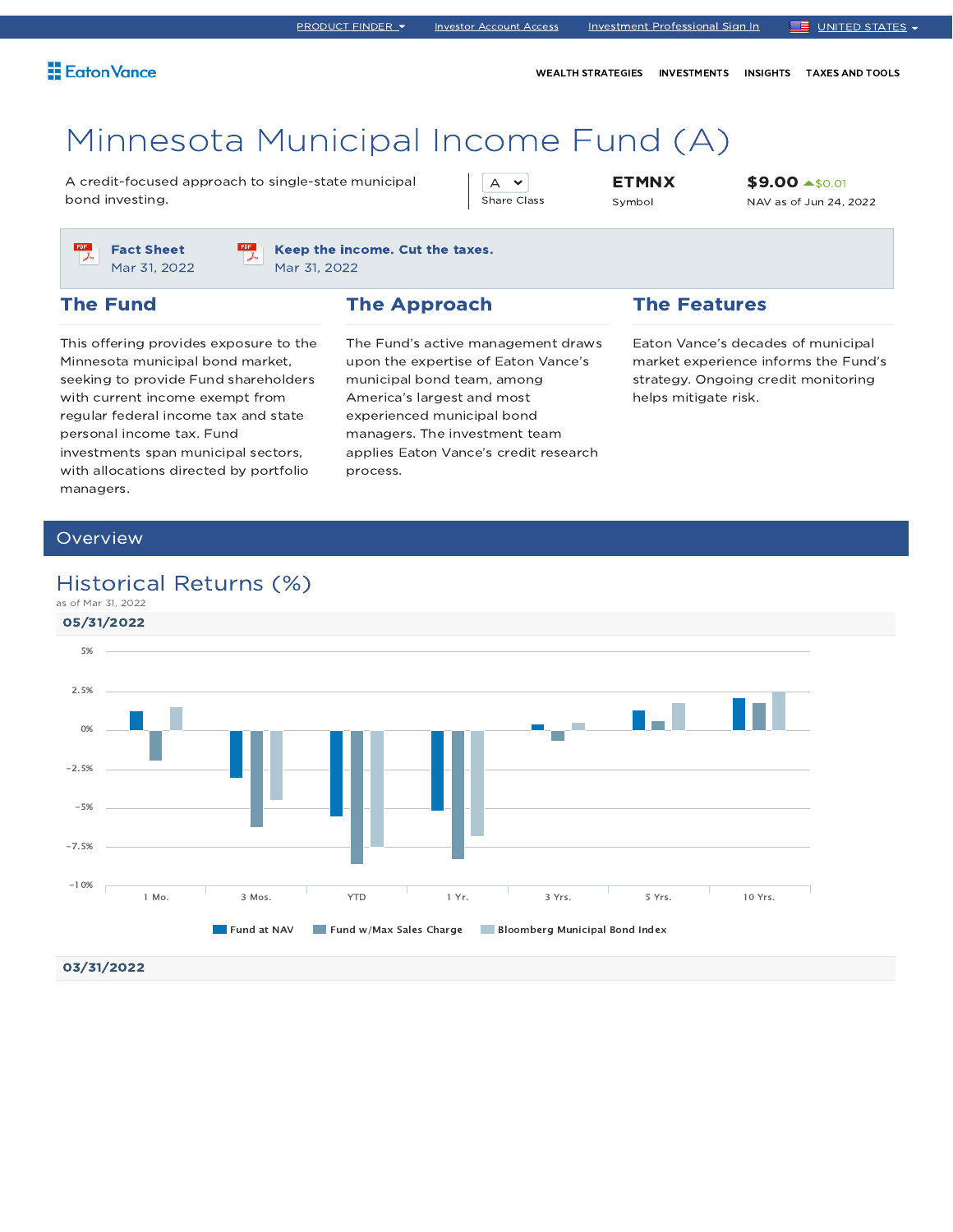

Fund at NAV Fund w/Max Sales Charge Bloomberg Municipal Bond Index

| 05/31/2022                                  |         |         |         |         |         |      |      |
|---------------------------------------------|---------|---------|---------|---------|---------|------|------|
| <b>Fund at NAV</b>                          | 1.26    | $-3.07$ | $-5.51$ | $-5.20$ | O.41    | 1.30 | 2.07 |
| Fund w/Max Sales Charge                     | $-2.00$ | $-6.24$ | $-8.61$ | $-8.29$ | $-0.69$ | 0.63 | 1.73 |
| Bloomberg Municipal Bond Index <sup>1</sup> | 1.49    | $-4.52$ | $-7.47$ | $-6.79$ | 0.50    | 1.78 | 2.54 |
| 03/31/2022                                  |         |         |         |         |         |      |      |
| <b>Fund at NAV</b>                          | $-2.30$ | $-4.75$ | $-4.75$ | $-3.58$ | 1.16    | 1.91 | 2.33 |
| Fund w/Max Sales Charge                     | $-6.92$ | $-9.32$ | $-9.32$ | $-8.20$ | $-0.47$ | 0.92 | 1.83 |
| Bloomberg Municipal Bond Index <sup>1</sup> | $-3.24$ | $-6.23$ | $-6.23$ | $-4.47$ | 1.53    | 2.52 | 2.88 |

Past performance is no guarantee of future results. Investment return and principal value will fluctuate so that shares, when redeemed, may be worth more or less than their original cost. Performance is for the stated time period only; due to market volatility, the Fund's current performance may be lower or higher than quoted. Returns are historical and are calculated by determining the percentage change in net asset value (NAV) with all distributions reinvested. Returns for other classes of shares offered by the Fund are different. Performance less than or equal to one year is cumulative. Fund performance during certain periods reflects the strong bond market performance and/or the strong performance of bonds held during those periods. This performance is not typical and may not be repeated. Max Sales Charge: 3.25%.

#### Fund Facts as of May 31, 2022

| <b>Class A Inception</b>         | 12/09/1993     |
|----------------------------------|----------------|
| <b>Investment Objective</b>      | Current income |
| <b>Total Net Assets</b>          | \$176.6M       |
| <b>Minimum Investment</b>        | \$1000         |
| <b>Expense Ratio<sup>2</sup></b> | 0.65%          |
| <b>CUSIP</b>                     | 278261546      |

### Top 10 Holdings  $(\%)^{3,4}$ as of Mar 31, 2022

| 5.19  |
|-------|
| 4.39  |
| 1.85  |
| 1.53  |
| 1.48  |
| 1.32  |
| 1.27  |
| 1.25  |
| 1.19  |
| 1.17  |
| 20.63 |
|       |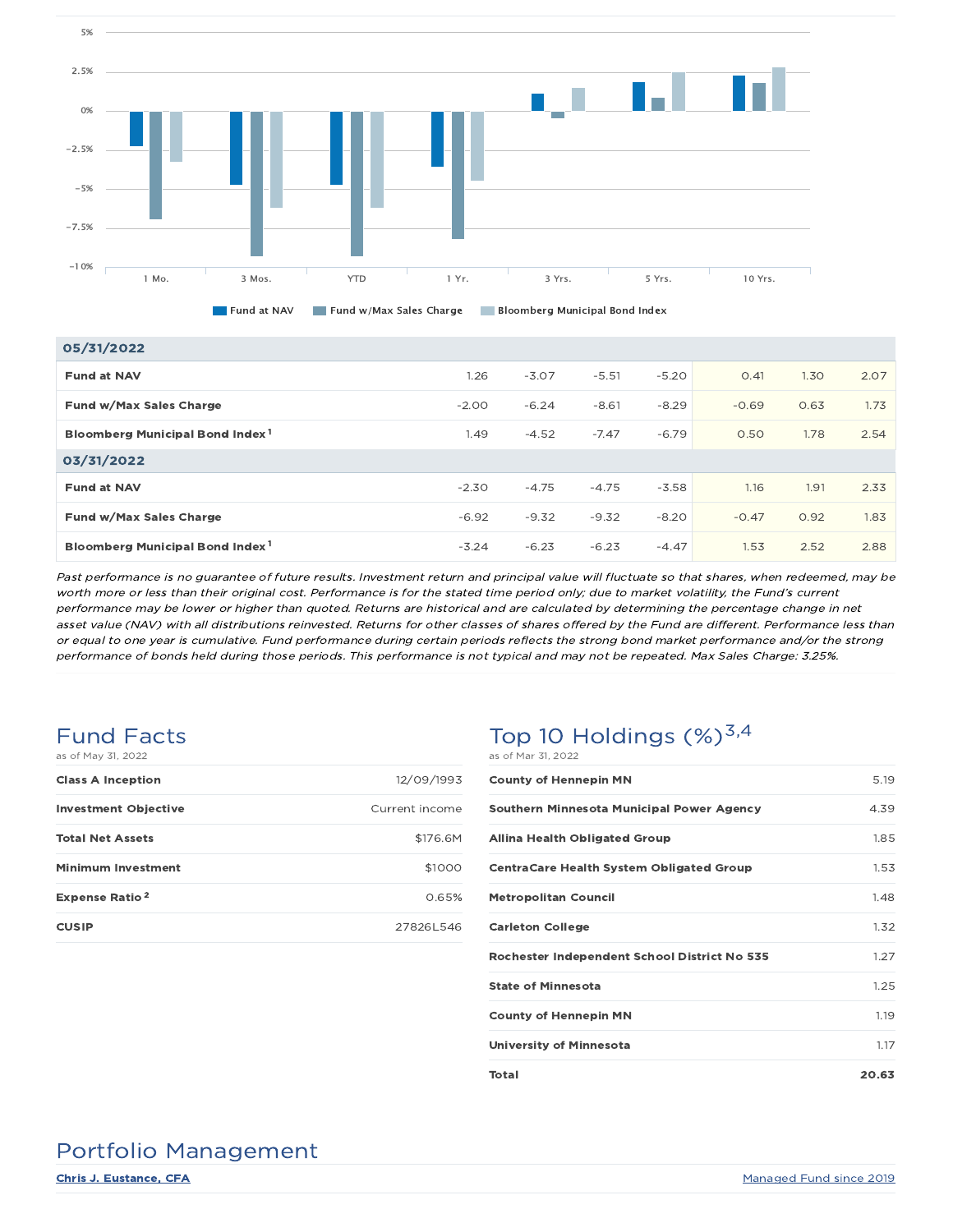The information included herein does not reflect securities deemed to be held by the Fund pursuant to financial accounting standard 140 (FAS 140).

Portfolio profile subject to change due to active management. Percentages may not total 100% due to rounding.

### About Risk:

The value of investments held by the Fund may increase or decrease in response to economic, and financial events (whether real, expected or perceived) in the U.S. and global markets. There generally is limited public information about municipal issuers. As interest rates rise, the value of certain income investments is likely to decline. Investments in debt instruments may be affected by changes in the creditworthiness of the issuer and are subject to the risk of non-payment of principal and interest. The value of income securities also may decline because of real or perceived concerns about the issuer's ability to make principal and interest payments. Because the Fund may invest significantly in a particular state, the Fund share value may fluctuate more than a fund with less exposure to such state. Investments rated below investment grade (sometimes referred to as "junk") are typically subject to greater price volatility and illiquidity than higher rated investments. The Fund's exposure to derivatives involves risks different from, or possibly greater than, the risks associated with investing directly in securities and other investments. Derivatives instruments can be highly volatile, result in leverage (which can increase both the risk and return potential of the Fund), and involve risks in addition to the risks of the underlying instrument on which the derivative is based, such as counterparty, correlation and liquidity risk. If a counterparty is unable to honor its commitments, the value of Fund shares may decline and/or the Fund could experience delays in the return of collateral or other assets held by the counterparty. A nondiversified fund may be subject to greater risk by investing in a smaller number of investments than a diversified fund. The Fund is exposed to liquidity risk when trading volume, lack of a market maker or trading partner, large position size, market conditions, or legal restrictions impair its ability to sell particular investments or to sell them at advantageous market prices. The impact of the coronavirus on global markets could last for an extended period and could adversely affect the Fund's performance. No fund is a complete investment program and you may lose money investing in a fund. The Fund may engage in other investment practices that may involve additional risks and you should review the Fund prospectus for a complete description.

1. Bloomberg Municipal Bond Index is an unmanaged index of municipal bonds traded in the U.S. Unless otherwise stated, index returns do not reflect the effect of any applicable sales charges, commissions, expenses, taxes or leverage, as applicable. It is not possible to invest directly in an index. Historical performance of the index illustrates market trends and does not represent the past or future performance of the fund.

- 2. Source: Fund prospectus.
- 3. Percent of total net assets.
- 4. Top 10 holdings represents the largest holdings by CUSIP.

#### Performance

### Historical Returns (%)

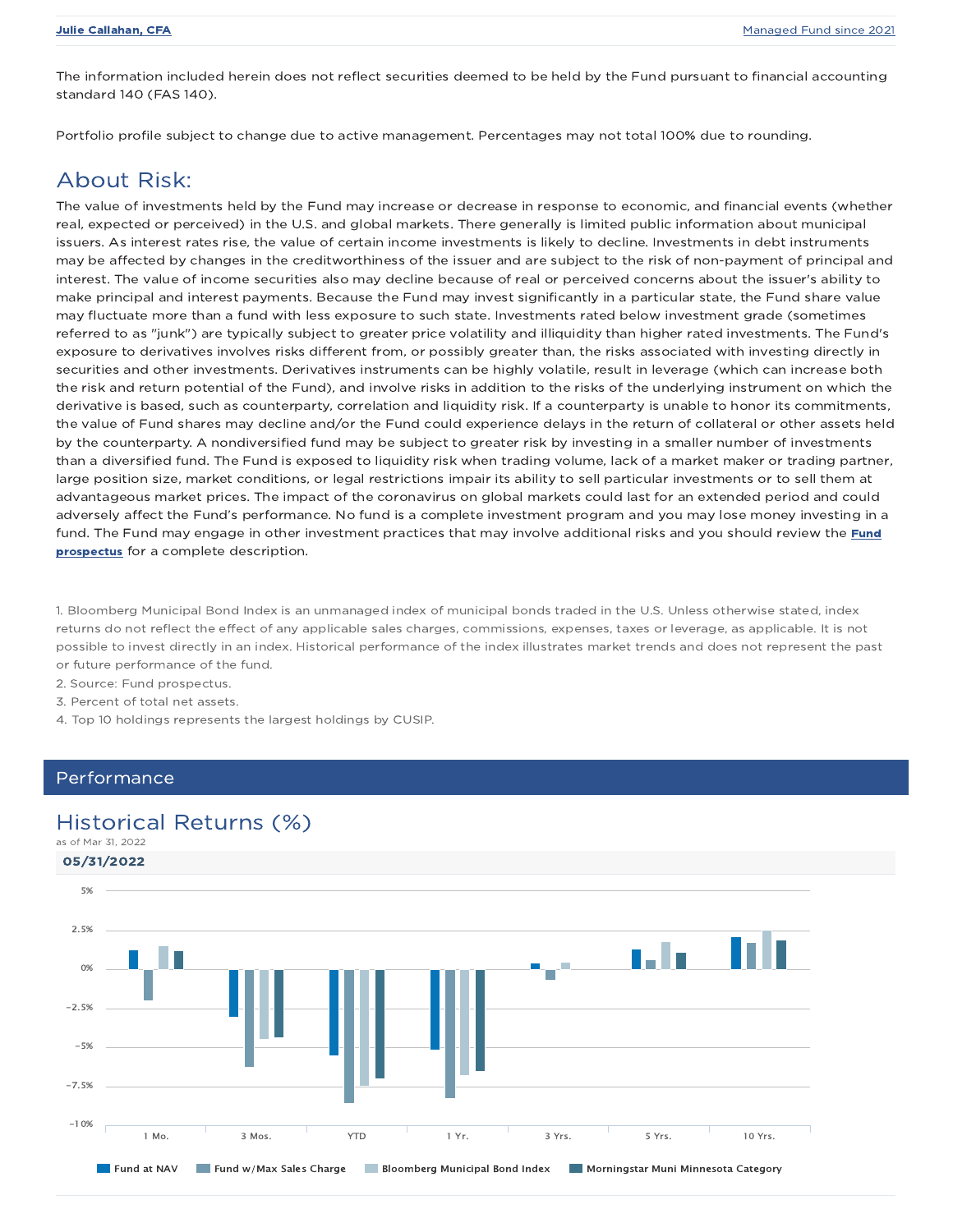03/31/2022



| 05/31/2022                                       |         |         |         |         |         |      |      |
|--------------------------------------------------|---------|---------|---------|---------|---------|------|------|
| <b>Fund at NAV</b>                               | 1.26    | $-3.07$ | $-5.51$ | $-5.20$ | O.41    | 1.30 | 2.07 |
| Fund w/Max Sales Charge                          | $-2.00$ | $-6.24$ | $-8.61$ | $-8.29$ | $-0.69$ | 0.63 | 1.73 |
| Bloomberg Municipal Bond Index <sup>1</sup>      | 1.49    | $-4.52$ | $-7.47$ | $-6.79$ | 0.50    | 1.78 | 2.54 |
| Morningstar Muni Minnesota Category <sup>5</sup> | 1.20    | $-4.37$ | $-7.06$ | $-6.53$ | $-0.01$ | 1.14 | 1.90 |
| 03/31/2022                                       |         |         |         |         |         |      |      |
| <b>Fund at NAV</b>                               | $-2.30$ | $-4.75$ | $-4.75$ | $-3.58$ | 1.16    | 1.91 | 2.33 |
| Fund w/Max Sales Charge                          | $-6.92$ | $-9.32$ | $-9.32$ | $-8.20$ | $-0.47$ | 0.92 | 1.83 |
| Bloomberg Municipal Bond Index <sup>1</sup>      | $-3.24$ | $-6.23$ | $-6.23$ | $-4.47$ | 1.53    | 2.52 | 2.88 |
| Morningstar Muni Minnesota Category <sup>5</sup> | $-2.77$ | $-5.51$ | $-5.51$ | $-3.94$ | 1.04    | 1.91 | 2.28 |

Past performance is no guarantee of future results. Investment return and principal value will fluctuate so that shares, when redeemed, may be worth more or less than their original cost. Performance is for the stated time period only; due to market volatility, the Fund's current performance may be lower or higher than quoted. Returns are historical and are calculated by determining the percentage change in net asset value (NAV) with all distributions reinvested. Returns for other classes of shares offered by the Fund are different. Performance less than or equal to one year is cumulative. Fund performance during certain periods reflects the strong bond market performance and/or the strong performance of bonds held during those periods. This performance is not typical and may not be repeated. Max Sales Charge: 3.25%.

## Calendar Year Returns (%)

|                                             | 2012 | 2013    | 2014 | 2015 | 2016    | 2017 | 2018 | 2019 | 2020 | 2021 |
|---------------------------------------------|------|---------|------|------|---------|------|------|------|------|------|
| <b>Fund at NAV</b>                          | 7.12 | $-2.26$ | 7.79 | 3.04 | $-0.20$ | 4.13 | 0.35 | 6.43 | 4.17 | 0.54 |
| Bloomberg Municipal Bond Index <sup>1</sup> | 6.78 | $-2.55$ | 9.05 | 3.30 | 0.25    | 5.45 | 1.28 | 7.54 | 5.21 | 1.52 |

### Fund Facts

| <b>Expense Ratio<sup>2</sup></b> | 0.65%      |
|----------------------------------|------------|
| <b>Class A Inception</b>         | 12/09/1993 |
| <b>Distribution Frequency</b>    | Monthly    |

## Yield Information<sup>6</sup>

| as of May 31, 2022                                       |       |
|----------------------------------------------------------|-------|
| <b>Distribution Rate at NAV</b>                          | 1.75% |
| Taxable-Equivalent Distribution Rate at NAV <sup>7</sup> | 3.55% |
| SEC 30-day Yield <sup>8</sup>                            | 2.06% |
| Taxable-Equivalent SEC 30-day Yield                      | 4.17% |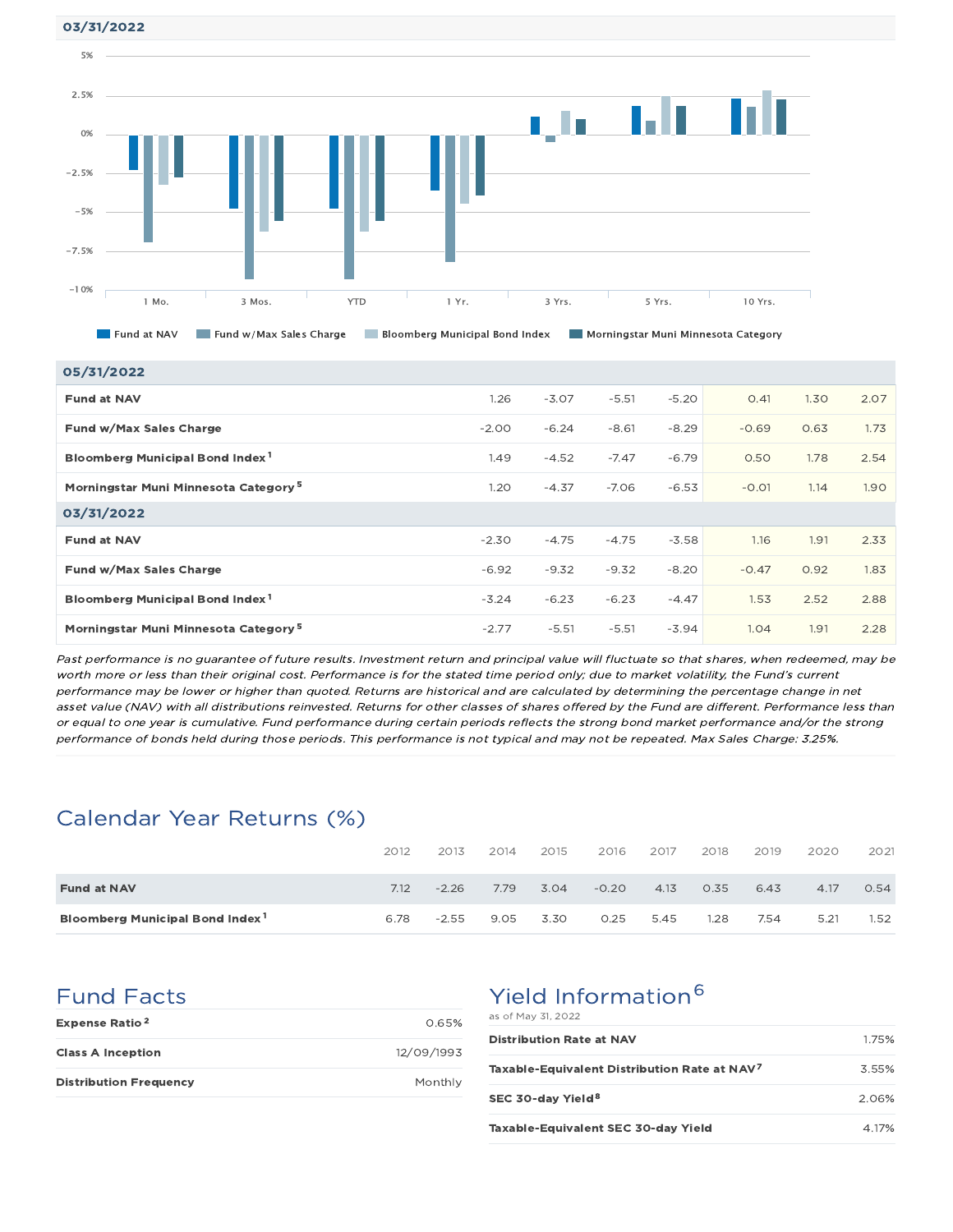## Morningstar Rating™

s of May 31, 2022

| <b>Time Period</b> | Rating | Funds in<br>Muni Minnesota<br>Category |
|--------------------|--------|----------------------------------------|
| Overall            | ***    | 43                                     |
| 3 Years            | ***    | 43                                     |
| 5 Years            | ***    | 39                                     |
| 10 Years           | ***    | 30                                     |

The Morningstar Rating™ for funds, or "star rating", is calculated for managed products (including mutual funds and exchange-traded funds) with at least a three-year history. Exchange-traded funds and open-ended mutual funds are considered a single population for comparative purposes. It is calculated based on a Morningstar Risk-Adjusted Return measure that accounts for variation in a managed product's monthly excess performance, placing more emphasis on downward variations and rewarding consistent performance. The top 10% of products in each product category receive 5 stars, the next 22.5% receive 4 stars, the next 35% receive 3 stars, the next 22.5% receive 2 stars, and the bottom 10% receive 1 star.

The Overall Morningstar Rating for a managed product is derived from a weighted average of the performance figures associated with its three-, five-, and 10-year (if applicable) Morningstar Rating metrics. The weights are: 100% three-year rating for 36-59 months of total returns, 60% five-year rating/40% three-year rating for 60-119 months of total returns, and 50% 10-year rating/30% five-year rating/20% three-year rating for 120 or more months of total returns. While the 10-year overall star rating formula seems to give the most weight to the 10-year period, the most recent three-year period actually has the greatest impact because it is included in all three rating periods. Star ratings do not reflect the effect of any applicable sales load. Hollow stars denote Morningstar Extended Performance Ratings and are considered estimates based on the performance of the fund's oldest share class, adjusted for fees and expenses.

©2022 Morningstar. All Rights Reserved. The information contained herein: (1) is proprietary to Morningstar and/or its content providers; (2) may not be copied or distributed; and (3) is not warranted to be accurate, complete or timely. Neither Morningstar nor its content providers are responsible for any damages or losses arising from any use of this information.

## NAV History

| Date         | <b>NAV</b> | NAV Change |
|--------------|------------|------------|
| Jun 24, 2022 | \$9.00     | \$0.01     |
| Jun 23, 2022 | \$8.99     | \$0.03     |
| Jun 22, 2022 | \$8.96     | \$0.02     |
| Jun 21, 2022 | \$8.94     | $-$0.01$   |
| Jun 17, 2022 | \$8.95     | \$0.01     |
| Jun 16, 2022 | \$8.94     | \$0.00     |
| Jun 15, 2022 | \$8.94     | $-$0.01$   |
| Jun 14, 2022 | \$8.95     | $-$0.04$   |
| Jun 13, 2022 | \$8.99     | $-$0.10$   |
| Jun 10, 2022 | \$9.09     | $-$0.02$   |

## Distribution History 9

| Ex-Date      | Distribution | Reinvest NAV |
|--------------|--------------|--------------|
| May 31, 2022 | \$0.01358    | \$9.14       |
| Apr 29, 2022 | \$0.01296    | \$9.04       |
| Mar 31, 2022 | \$0.01234    | \$9.24       |
| Feb 28, 2022 | \$0.01319    | \$9.47       |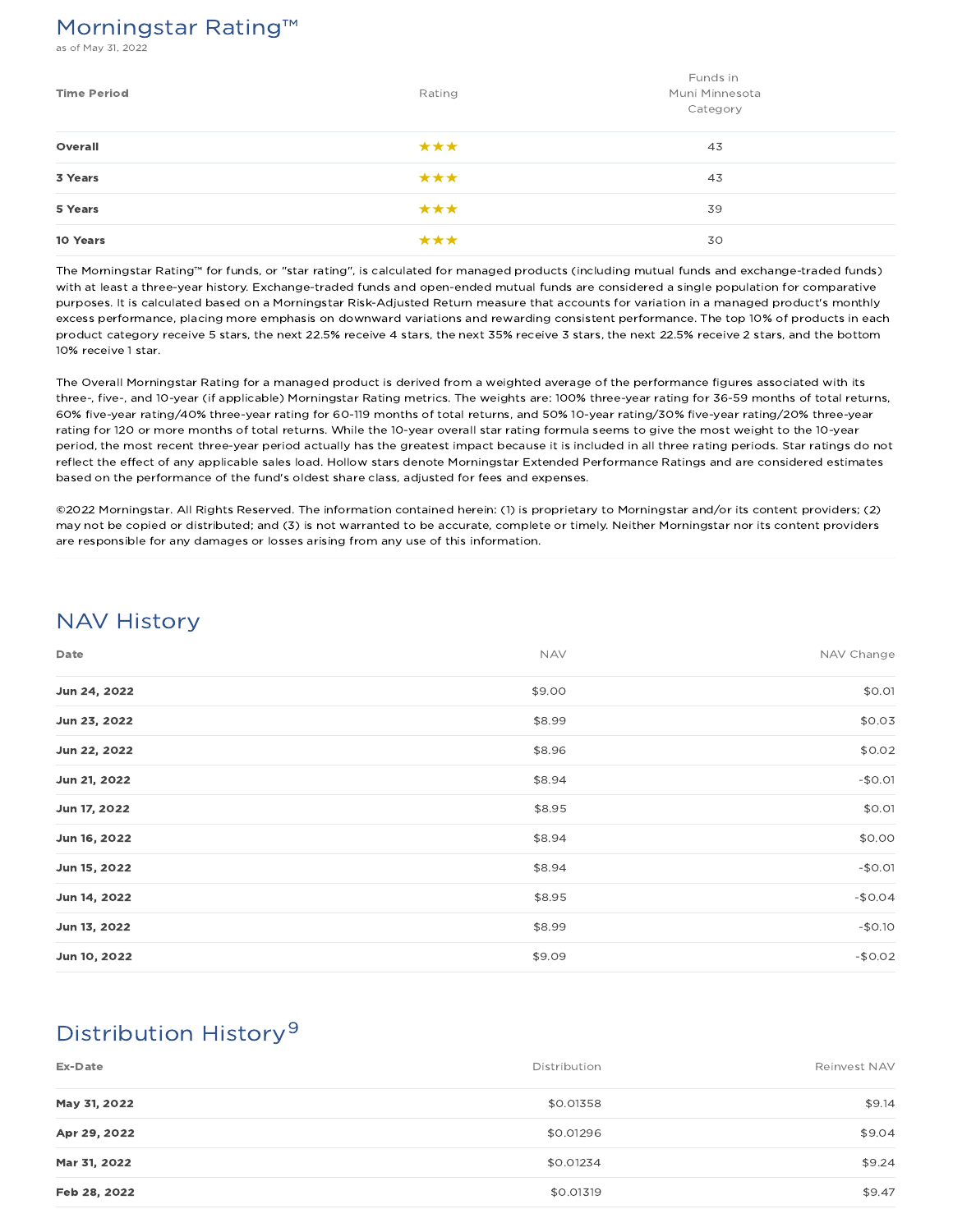| Ex-Date         | Distribution | Reinvest NAV |
|-----------------|--------------|--------------|
| Jan 31, 2022    | \$0.01208    | \$9.52       |
| Dec 31, 2021    | \$0.01253    | \$9.74       |
| Nov 30, 2021    | \$0.01290    | \$9.75       |
| Oct 29, 2021    | \$0.01254    | \$9.71       |
| Sep 30, 2021    | \$0.01347    | \$9.74       |
| Aug 31, 2021    | \$0.01307    | \$9.82       |
| <b>View All</b> |              |              |

No records in this table indicates that there has not been a distribution greater than .0001 within the past 3 years. Fund prospectus

## Capital Gain History<sup>9</sup>

| Ex-Date                                                                                                                                         | Short-Term | Lona-Term | Reinvest NAV |
|-------------------------------------------------------------------------------------------------------------------------------------------------|------------|-----------|--------------|
| No records in this table indicates that there has not been a capital gain greater than .0001 within the past 3 years.<br><b>Fund prospectus</b> |            |           |              |

Portfolio profile subject to change due to active management. Percentages may not total 100% due to rounding.

## About Risk:

The value of investments held by the Fund may increase or decrease in response to economic, and financial events (whether real, expected or perceived) in the U.S. and global markets. There generally is limited public information about municipal issuers. As interest rates rise, the value of certain income investments is likely to decline. Investments in debt instruments may be affected by changes in the creditworthiness of the issuer and are subject to the risk of non-payment of principal and interest. The value of income securities also may decline because of real or perceived concerns about the issuer's ability to make principal and interest payments. Because the Fund may invest significantly in a particular state, the Fund share value may fluctuate more than a fund with less exposure to such state. Investments rated below investment grade (sometimes referred to as "junk") are typically subject to greater price volatility and illiquidity than higher rated investments. The Fund's exposure to derivatives involves risks different from, or possibly greater than, the risks associated with investing directly in securities and other investments. Derivatives instruments can be highly volatile, result in leverage (which can increase both the risk and return potential of the Fund), and involve risks in addition to the risks of the underlying instrument on which the derivative is based, such as counterparty, correlation and liquidity risk. If a counterparty is unable to honor its commitments, the value of Fund shares may decline and/or the Fund could experience delays in the return of collateral or other assets held by the counterparty. A nondiversified fund may be subject to greater risk by investing in a smaller number of investments than a diversified fund. The Fund is exposed to liquidity risk when trading volume, lack of a market maker or trading partner, large position size, market conditions, or legal restrictions impair its ability to sell particular investments or to sell them at advantageous market prices. The impact of the coronavirus on global markets could last for an extended period and could adversely affect the Fund's performance. No fund is a complete investment program and you may lose money investing in a fund. The Fund may engage in other investment practices that may involve additional risks and you should review the Fund prospectus for a complete description.

1. Bloomberg Municipal Bond Index is an unmanaged index of municipal bonds traded in the U.S. Unless otherwise stated, index returns do not reflect the effect of any applicable sales charges, commissions, expenses, taxes or leverage, as applicable. It is not possible to invest directly in an index. Historical performance of the index illustrates market trends and does not represent the past or future performance of the fund.

2. Source: Fund prospectus.

5. The Morningstar Muni Minnesota Category includes funds that invest at least 80% of its assets in state and local government bonds free from both federal and Minnesota state taxes.

6. SEC 30-day yield is a standardized measure based on the estimated yield to maturity of a fund's investments over a 30-day period and is based on the maximum offer price at the date specified. The SEC 30-day yield is not based on the distributions made by the fund, which may differ. Distribution Rate at NAV is calculated by dividing the last distribution paid per share (annualized) by NAV. For National Municipal Funds, taxable-equivalent performance is calculated using a 40.8% tax rate (equals maximum individual federal tax rate adjusted for the Medicare surtax). For Single-State Municipal Funds, taxable-equivalent performance also reflect maximum effective individual state income tax rates. Local income taxes that may apply are not considered. The Fund's monthly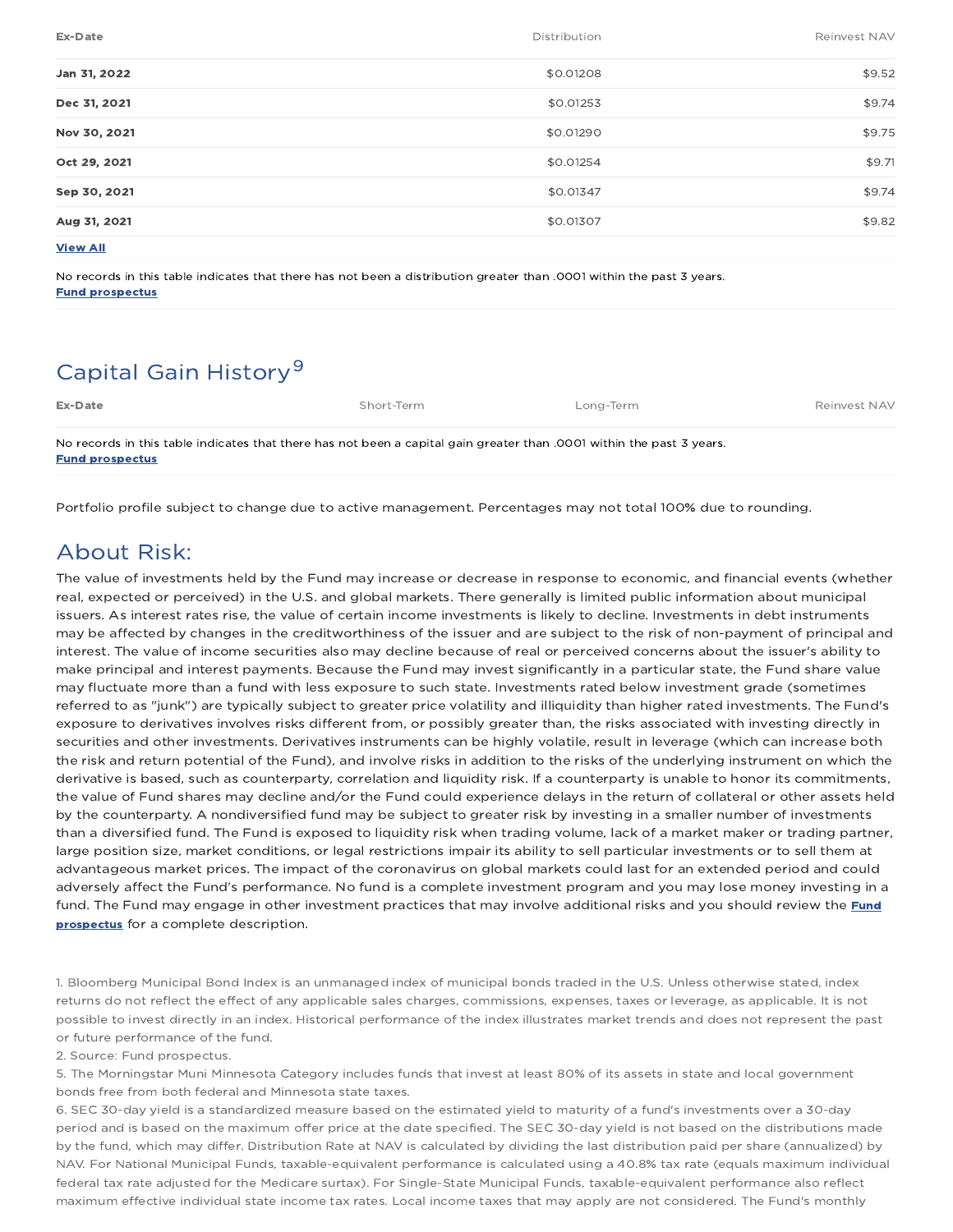distribution may be comprised of ordinary income, net realized capital gains and returns of capital.

7. Distribution Rate at NAV and Market Price is calculated by dividing the last distribution paid per share (annualized) by NAV or market price, respectively. For National Municipal Funds, Taxable-Equivalent Distribution Rate at NAV and Market Price is calculated using a 40.8% tax rate (equals maximum individual federal tax rate adjusted for the Medicare surtax). For Single-State Municipal Funds, Taxable-Equivalent Distribution Rates also reflect maximum effective individual state income tax rates. Local income taxes that may apply are not considered.

8. SEC 30-day yield is a standardized measure based on the estimated yield to maturity of a fund's investments over a 30-day period and is based on the maximum offer price at the date specified. The SEC 30-day yield is not based on the distributions made by the fund, which may differ. Distribution Rate at NAV is calculated by dividing the last distribution paid per share (annualized) by NAV. The Fund's monthly distribution may be comprised of ordinary income, net realized capital gains and returns of capital. 9. The Fund's distributions may be comprised of tax-exempt income, ordinary income, net realized capital gains and return of capital. The Fund will determine the tax characteristics of all Fund distributions after the end of the calendar year and will provide shareholders such information at that time. Please consult your tax advisor for further information.

### Portfolio

03/31/2022

as of Mar 31, 2022

Credit Quality (%)<sup>11</sup>



| <b>Municipal Bonds</b> | 95.19  |
|------------------------|--------|
| Cash                   | 4.81   |
| <b>Total</b>           | 100.00 |

#### Portfolio Statistics as of Mar 31, 2022

| <b>Number of Holdings</b>         | 156       |
|-----------------------------------|-----------|
| <b>Average Coupon</b>             | 4.01%     |
| <b>Average Maturity</b>           | 9.39 yrs. |
| <b>Average Effective Maturity</b> | 4.73 vrs. |
| <b>Average Duration</b>           | 3.99 yrs. |
| <b>Average Call</b>               | 4.47 vrs. |
| <b>Average Price</b>              | \$107.13  |
| % Subject to AMT                  | 2.66%     |
|                                   |           |

#### Sector Breakdown (%)<sup>3</sup> as of Mar 31, 2022

| <b>General Obligations</b>                         | 42.69 |
|----------------------------------------------------|-------|
| <b>Education</b>                                   | 14.15 |
| <b>Hospital</b>                                    | 11.29 |
| <b>Electric Utilities</b>                          | 5.33  |
| <b>Insured-Electric Utilities</b>                  | 5.33  |
| <b>Transportation</b>                              | 3.12  |
| <b>Other Revenue</b>                               | 2.78  |
| <b>Senior Living/Life Care</b>                     | 2.58  |
| <b>Housing</b>                                     | 2.22  |
| <b>Lease Revenue/Certificates of Participation</b> | 2.17  |
| <b>View All</b>                                    |       |

Maturity Distribution (%)<sup>11</sup>

03/31/2022 as of Mar 31, 2022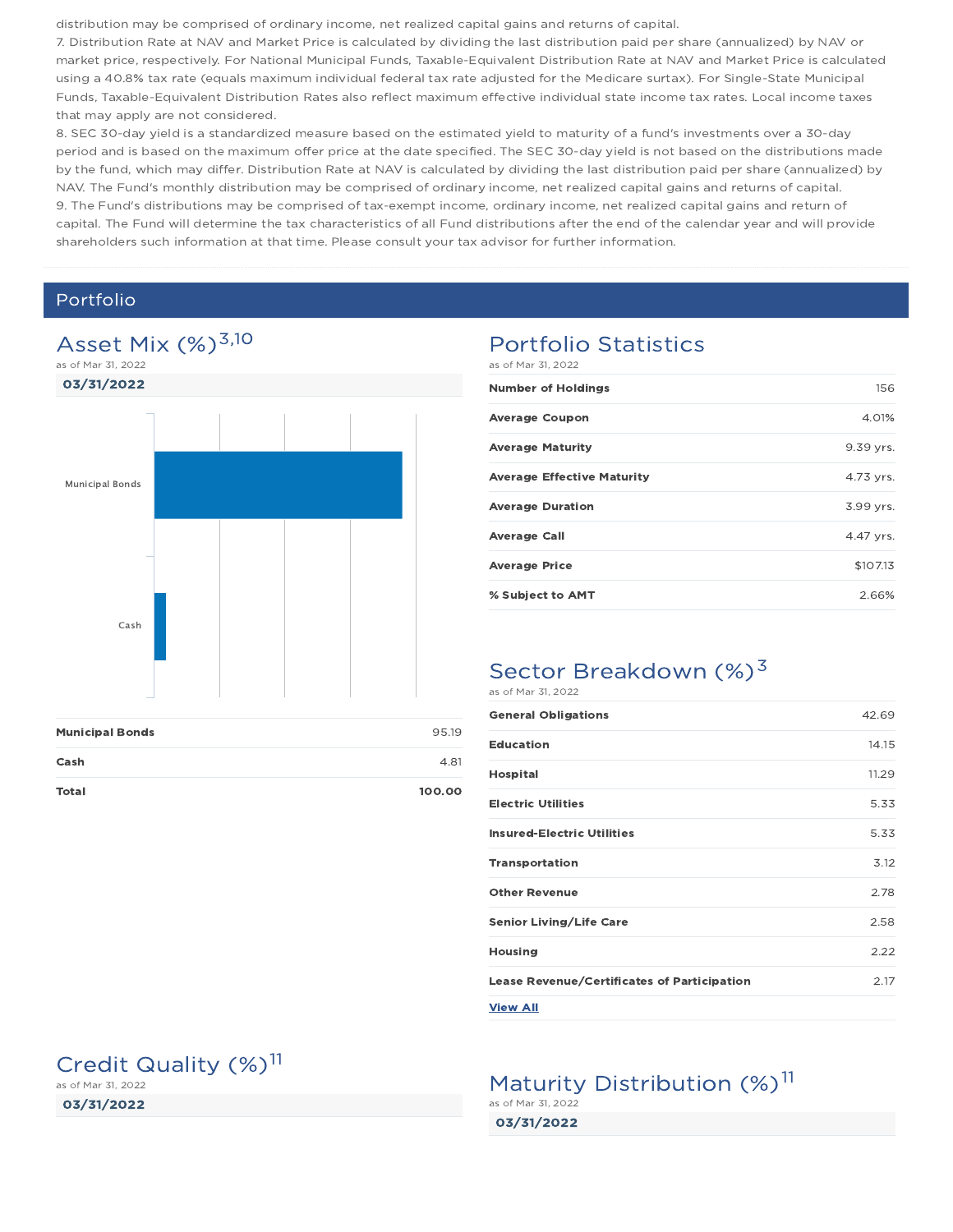



| <b>Total</b>     | 100.00 |
|------------------|--------|
| <b>Not Rated</b> | 2.71   |
| BB               | 0.64   |
| <b>BBB</b>       | 6.79   |
| A                | 19.81  |
| AA               | 35.56  |
| <b>AAA</b>       | 34.49  |
|                  |        |

Ratings are based on Moody's, S&P or Fitch, as applicable. If securities are rated differently by the ratings agencies, the highest rating is applied. Ratings, which are subject to change, apply to the creditworthiness of the issuers of the underlying securities and not to the Fund or its shares. Credit ratings measure the quality of a bond based on the issuer's creditworthiness, with ratings ranging from AAA, being the highest, to D, being the lowest based on S&P's measures. Ratings of BBB or higher by S&P or Fitch (Baa or higher by Moody's) are considered to be investment-grade quality. Credit ratings are based largely on the ratings agency's analysis at the time of rating. The rating assigned to any particular security is not necessarily a reflection of the issuer's current financial condition and does not necessarily reflect its assessment of the volatility of a security's market value or of the liquidity of an investment in the security. Holdings designated as "Not Rated" are not rated by the national ratings agencies stated above.

| <b>Less Than 1 Year</b>   | 8.66   |
|---------------------------|--------|
| 1 To 3 Years              | 8.59   |
| 3 To 5 Years              | 8.89   |
| 5 To 10 Years             | 35.92  |
| 10 To 20 Years            | 29.39  |
| 20 To 30 Years            | 8.07   |
| <b>More Than 30 Years</b> | 0.48   |
| <b>Total</b>              | 100.00 |

### Assets by State (%)<sup>11,12</sup> as of Mar 31, 2022

| Minnesota          | 99.28 |
|--------------------|-------|
| <b>Puerto Rico</b> | 0.66  |
| Other              | 0.06  |

## Fund Holdings<sup>3,13</sup>

as of Apr 30, 2022

| <b>Holding</b>                                   | Coupon Rate | Maturity Date | % of Net Assets |
|--------------------------------------------------|-------------|---------------|-----------------|
| <b>United States Dollar</b>                      |             |               | 7.88%           |
| <b>County of Hennepin MN</b>                     | 0.44%       | 12/01/2038    | 4.90%           |
| <b>Southern Minnesota Municipal Power Agency</b> | $0.00\%$    | 01/01/2025    | 4.10%           |
| <b>Allina Health Obligated Group</b>             | 0.30%       | 11/15/2035    | 2.45%           |
| <b>Allina Health Obligated Group</b>             | 4.00%       | 11/15/2039    | 1.65%           |
| <b>Allina Health Obligated Group</b>             | 5.00%       | 11/15/2028    | 1.64%           |
| <b>CentraCare Health System Obligated Group</b>  | 5.00%       | 05/01/2046    | 1.40%           |
| <b>Metropolitan Council</b>                      | 5.00%       | 03/01/2028    | 1.37%           |
| <b>Carleton College</b>                          | 5.00%       | 03/01/2029    | 1.22%           |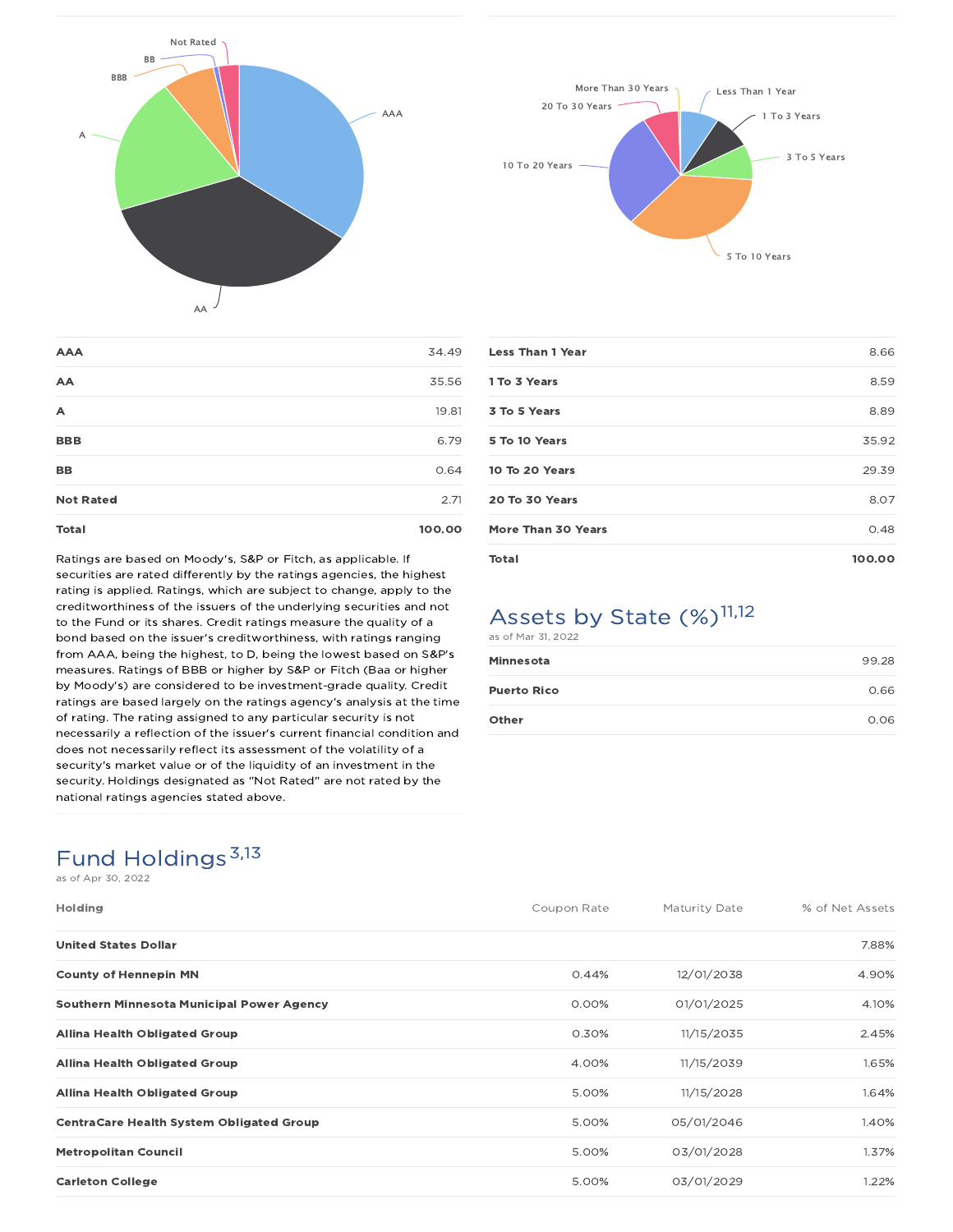| <b>Holding</b>                               | Coupon Rate | Maturity Date | % of Net Assets |
|----------------------------------------------|-------------|---------------|-----------------|
| Rochester Independent School District No 535 | 4.00%       | 02/01/2023    | 1.19%           |
| <b>View All</b>                              |             |               |                 |

The information included herein does not reflect securities deemed to be held by the Fund pursuant to financial accounting standard 140 (FAS 140).

Portfolio profile subject to change due to active management. Percentages may not total 100% due to rounding.

## About Risk:

The value of investments held by the Fund may increase or decrease in response to economic, and financial events (whether real, expected or perceived) in the U.S. and global markets. There generally is limited public information about municipal issuers. As interest rates rise, the value of certain income investments is likely to decline. Investments in debt instruments may be affected by changes in the creditworthiness of the issuer and are subject to the risk of non-payment of principal and interest. The value of income securities also may decline because of real or perceived concerns about the issuer's ability to make principal and interest payments. Because the Fund may invest significantly in a particular state, the Fund share value may fluctuate more than a fund with less exposure to such state. Investments rated below investment grade (sometimes referred to as "junk") are typically subject to greater price volatility and illiquidity than higher rated investments. The Fund's exposure to derivatives involves risks different from, or possibly greater than, the risks associated with investing directly in securities and other investments. Derivatives instruments can be highly volatile, result in leverage (which can increase both the risk and return potential of the Fund), and involve risks in addition to the risks of the underlying instrument on which the derivative is based, such as counterparty, correlation and liquidity risk. If a counterparty is unable to honor its commitments, the value of Fund shares may decline and/or the Fund could experience delays in the return of collateral or other assets held by the counterparty. A nondiversified fund may be subject to greater risk by investing in a smaller number of investments than a diversified fund. The Fund is exposed to liquidity risk when trading volume, lack of a market maker or trading partner, large position size, market conditions, or legal restrictions impair its ability to sell particular investments or to sell them at advantageous market prices. The impact of the coronavirus on global markets could last for an extended period and could adversely affect the Fund's performance. No fund is a complete investment program and you may lose money investing in a fund. The Fund may engage in other investment practices that may involve additional risks and you should review the **Fund prospectus** for a complete description.

3. Percent of total net assets.

10. A delay in transaction settlement may result in a negative cash position.

11. Percent of bond holdings.

12. In the event a municipal bond has dual exemption in more than one state, the primary state as classified by Bloomberg will be shown.

13. The following list reflects unaudited securities holdings (excluding derivatives positions). Holdings information may differ if presented as of trade date. Due to rounding, holdings of less than 0.005% may show as 0.00%. Portfolio information subject to change due to active management.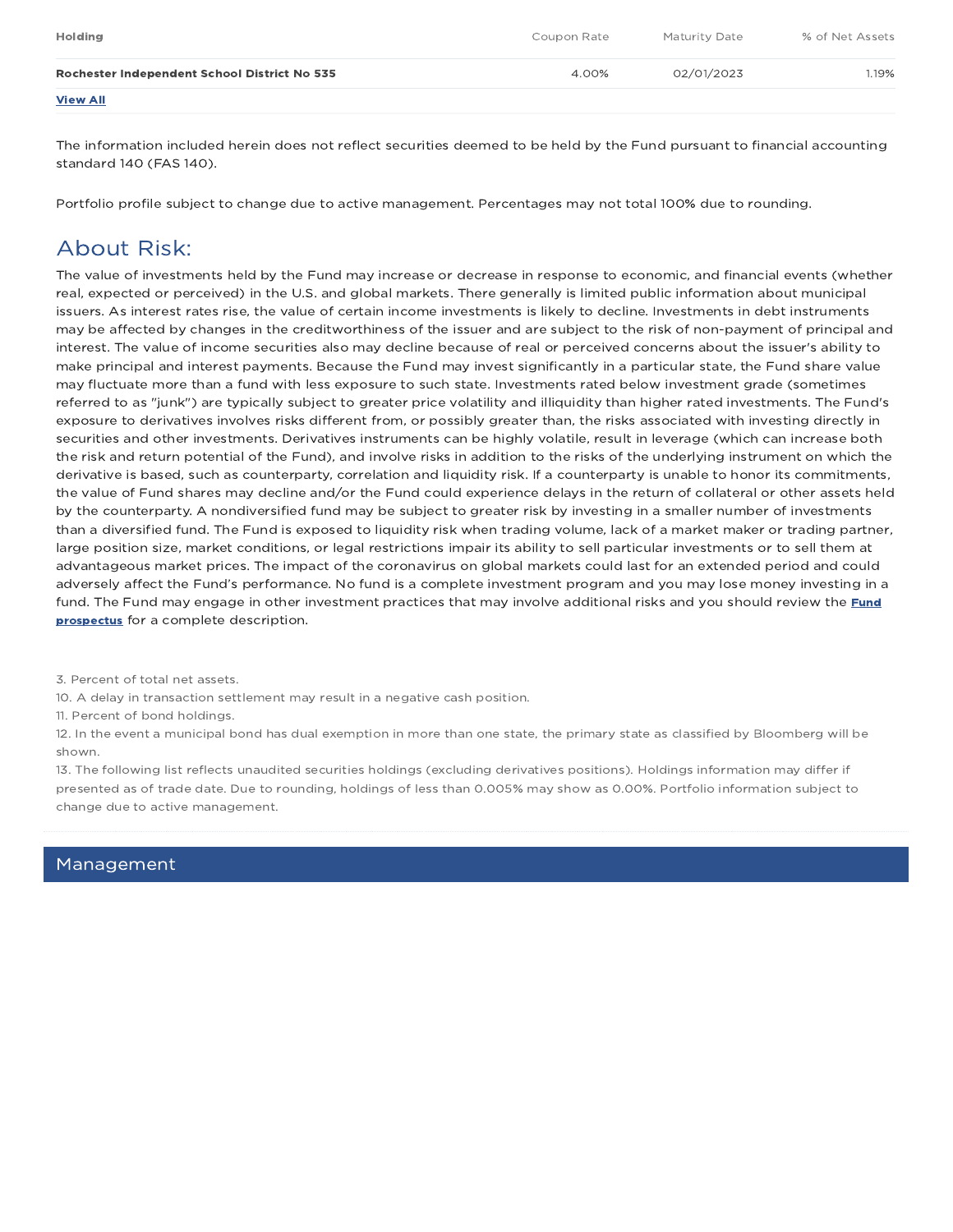

Chris J. Eustance, CFA Executive Director, Portfolio Manager Joined Eaton Vance 2007

#### Biography

Christopher Eustance is a portfolio manager on the Municipals team. He is responsible for buy and sell decisions, portfolio construction and risk management for the firm's municipal bond strategies. He joined Eaton Vance in 2007. Morgan Stanley acquired Eaton Vance in March 2021.

Chris began his career in the investment management industry in 2005. Before joining Eaton Vance, he was a senior associate at State Street Bank and Trust.

Chris earned a B.S. from Boston College. He is a member of the CFA Society Boston and is a CFA charterholder.

#### Education

B.S. Boston College

#### Experience

Managed Fund since 2019

#### Other funds managed

- Missouri Municipal Income Fund
- National Limited Maturity Municipal Income Fund
- National Municipal Income Fund
- New Jersey Municipal Income Fund
- New York Municipal Income Fund
- North Carolina Municipal Income Fund
- Oregon Municipal Income Fund
- **Pennsylvania Municipal Income Fund**
- **South Carolina Municipal Income Fund**

#### Julie Callahan, CFA

Managing Director, Portfolio Manager Joined Morgan Stanley in 2020

#### Biography

Julie Callahan is a vice president of Eaton Vance Management and portfolio manager on Eaton Vance's municipal bond team. She is responsible for buy and sell decisions, portfolio construction and risk management for the firm's municipal bond strategies. She joined Eaton Vance in 2021.

Julie began her career in the investment management industry in 1996. Prior to joining Eaton Vance, she was a senior portfolio manager on the municipal team at Morgan Stanley Investment Management. Previously, she worked for PIMCO as a senior member of the municipal bond portfolio management team, served as a portfolio manager for municipal separately managed accounts at Western Asset Management Company and was a director and portfolio manager for municipal money market funds with Citigroup Asset Management.

Julie earned a B.S. in accounting from Fairfield University. She is a CFA charterholder.

#### Education

- B.S. in Accounting from Fairfield University
- Holds the Chartered Financial Analyst designation

#### Experience

Managed Fund since 2021

#### Other funds managed

- **AMT-Free Municipal Income Fund**
- Georgia Municipal Income Fund
- Massachusetts Municipal Income Fund
- National Ultra-Short Municipal Income Fund
- New Jersey Municipal Income Fund
- Ohio Municipal Income Fund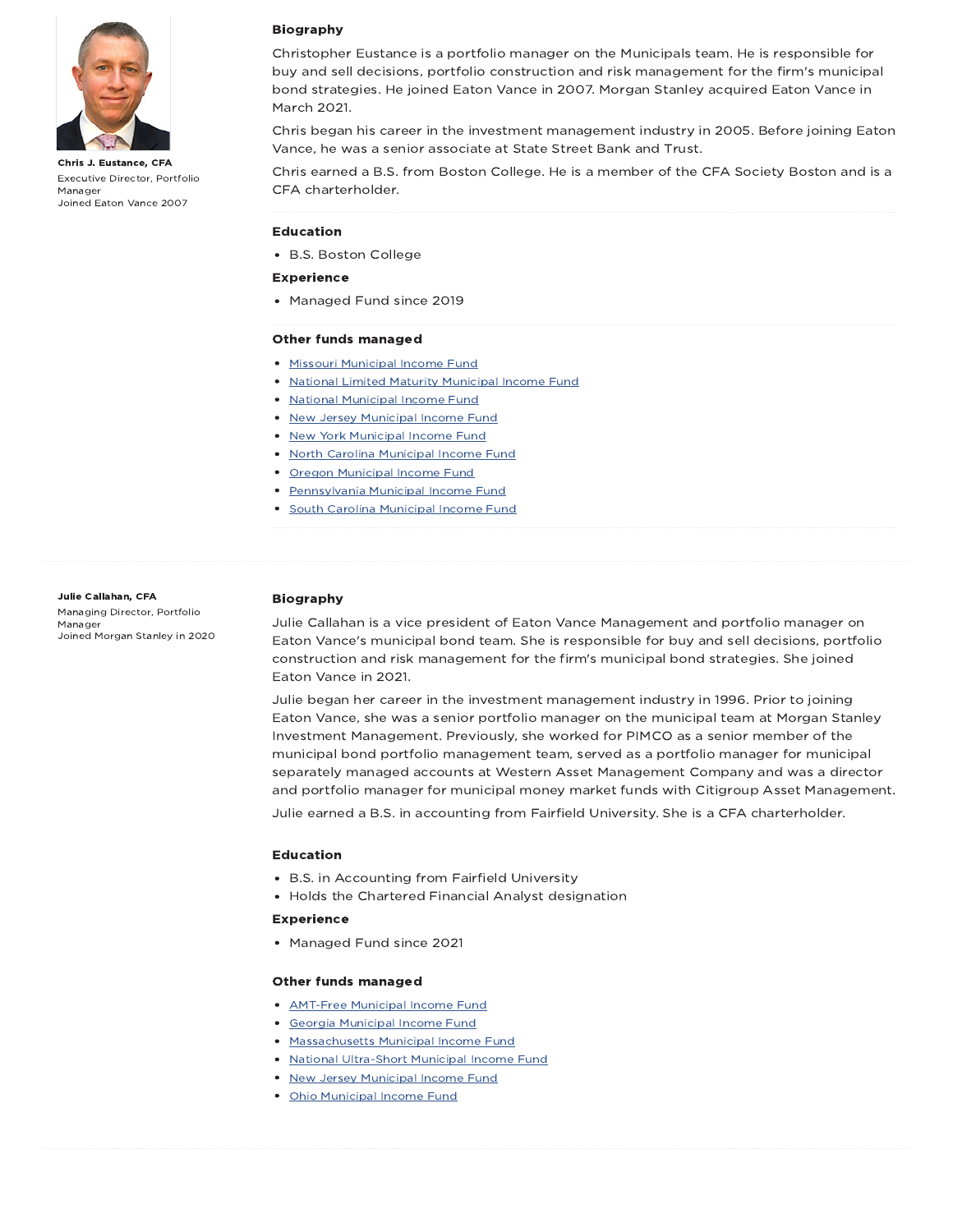#### Literature

### **Literature**



Eaton Vance